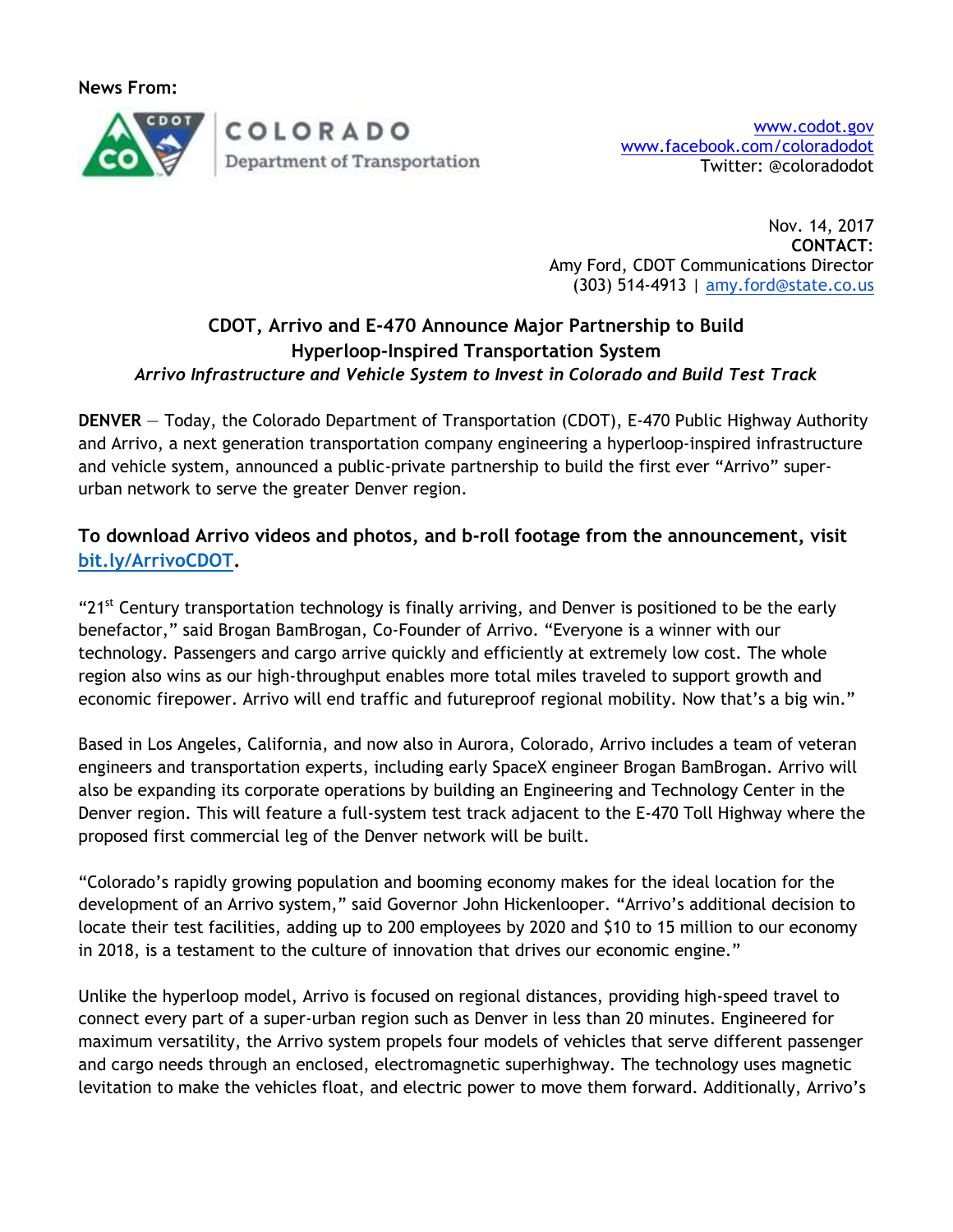proprietary technology keeps the system moving at full speed and delivers each vehicle directly to its destination.

"Arrivo's system is an additional layer of transportation designed to complement existing modes of transportation, connect with the airport, the metro, and even allow people to use it with their own car. The residents, visitors and businesses of Denver will now have a new tool to be anywhere they want to be," says BamBrogan.

|                                     | <b>Driving / Evening Traffic</b> | Driving / Arrivo City Zipper |
|-------------------------------------|----------------------------------|------------------------------|
| Airport - Downtown                  | 1 hr, $10 \text{ min}$           | 9 min                        |
| Boulder - Downtown                  | 1 hr, $5 \text{ min}$            | 8 min                        |
| Downtown - Lone Tree                | 1 hr, 20 min                     | 6 min                        |
| Denver Tech Center - Airport 55 min |                                  | $11$ min                     |

"We are reaching max roads in many cases in Colorado. Arrivo has a unique and practical approach to implementing hyperloop technology to eliminate traffic and dramatically improve the way people and goods move around the city," said Shailen Bhatt, Executive Director of CDOT. "As part of the next steps, we are committed to working with Arrivo on the feasibility of how we address mobility in our state."

As a first phase, Arrivo and CDOT will conduct a feasibility study for the first commercial leg, in conjunction with construction of the Arrivo test site near E-470. Arrivo plans to have the first commercial route operating in Denver in the next 4 to 5 years, which could also serve as a high-speed connector for other transit systems entering into the Denver area.

"E-470 has transformed over the years from a well-managed, successful road to include a technicallycharged organization that is leading the toll industry through its continuous advancements in the area of technology," said Sandy Bish, Information Technology Director at E-470 Public Highway Authority. "We look forward to working with Arrivo and CDOT to review the potential development of this innovative technology that could improve mobility in Colorado."

For the past year, Arrivo has focused on finding strategic projects and partners to accelerate its commercial ambitions. This included linking with AECOM, which has experience designing, building and financing global transportation projects around the world.

#### **About RoadX**

RoadX is CDOT's bold vision and commitment to being a national leader in using innovative technology to create travel in Colorado that's free of crashes, injuries and delays. To learn more about this rapid, fast-paced venture to transform our aging transportation system, visit [roadx.codot.gov.](http://roadx.codot.gov/)

#### **About Arrivo**

Arrivo is a next-generation transportation company engineering hyperloop-inspired infrastructure and vehicle systems that will dramatically change the future of travel, and ultimately eliminate traffic. Based in Los Angeles, California, Arrivo includes a team of veteran engineers and transportation experts. At Arrivo, everyone is an engineer in their own right; deeply trained and deeply passionate